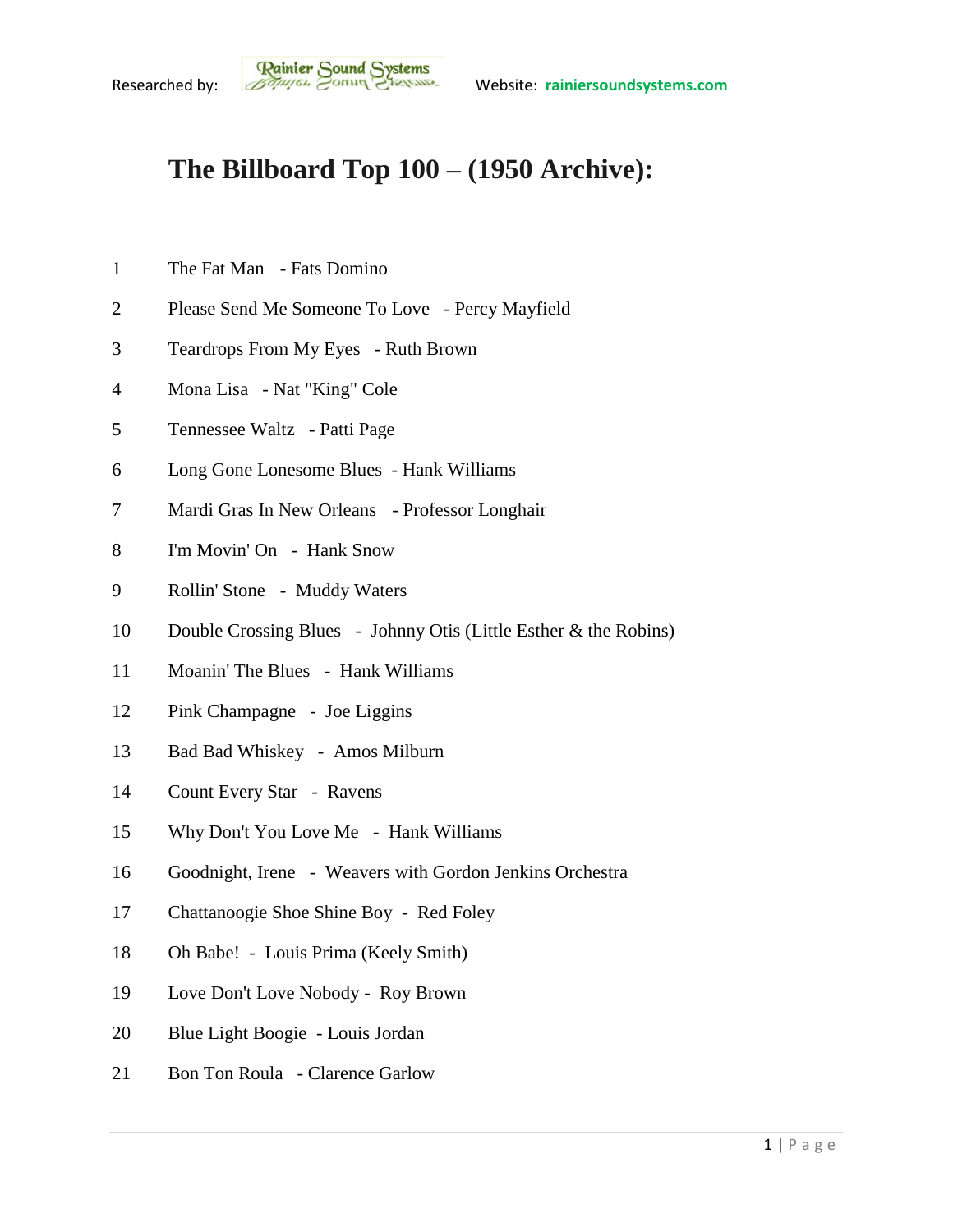

**Rainier Sound Systems**<br>Researched by: *Bothuges* Conner Charantee Website: rainiersoundsystems.com

- Bald Head Roy Byrd (Professor Longhair)
- Safronia B Calvin Boze
- Rollin' And Tumblin' Muddy Waters
- Blue Shadows Lowell Fulson
- Rag Mop Doc Sausage & His Mad Lads
- Stack-A-Lee Archibald
- Every Night About This Time Fats Domino
- Carnival Day Dave Bartholomew
- I Like My Baby's Pudding Wynonie Harris
- Nobody's Lonesome For Me Hank Williams
- I Will Wait Four Buddies
- Do Something For Me Dominoes
- Cupid's Boogie Johnny Otis (Little Esther & Mel Walker)
- Oh Babe! Wynonie Harris & Lucky Millinder
- Well Oh Well Tiny Bradshaw
- Hard Luck Blues Roy Brown
- Anytime, Anyplace, Anywhere Joe Morris (Laurie Tate)
- I'll Never Be Free Paul Gayten (Annie Laurie) / Dinah Washington
- I Need You So Ivory Joe Hunter
- Information Blues Roy Milton
- Little Red Rooster Griffin Brothers (Margie Day)
- If You've Got The Money Lefty Frizzell
- Shotgun Boogie Tennessee Ernie Ford
- Everyday I Have The Blues Lowell Fulson
- Tee-Nah-Nah Smiley Lewis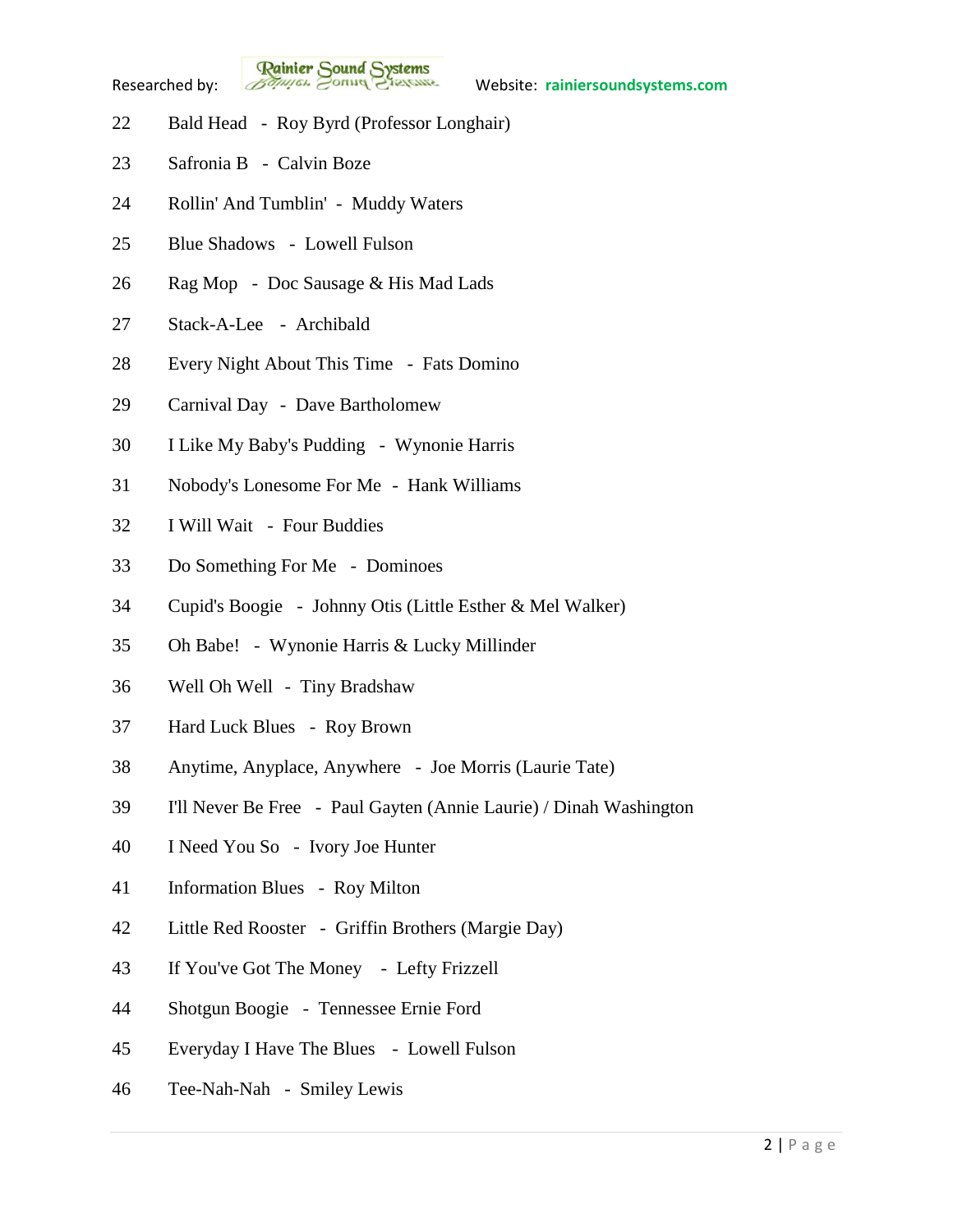

**Rainier Sound Systems**<br>Researched by: *Bothuges* Conner Charantee Website: rainiersoundsystems.com

- Why Do Things Happen To Me Roy Hawkins
- Cadillac Baby Roy Brown
- Rock Mr. Blues Wynonie Harris
- She Walks Right In Professor Longhair
- Rockin' With Red Piano Red
- Nevertheless Mills Brothers
- Mistrustin' Blues Johnny Otis (Little Esther & Mel Walker)
- Still In The Dark Joe Turner
- Louisiana Blues Muddy Waters
- Good Morning Judge Wynonie Harris
- I Don't Have To Ride No More Ravens
- Big Fat Mamas Are Back In Style Bullmoose Jackson
- Breaking Up The House Tiny Bradshaw
- Hey La Bas Boogie Fats Domino
- Ain't Gonna Do It Dave Bartholomew
- Chicken Blues Dominoes
- Raining In My Heart Peppermint Harris
- S.P. Blues Ivory Joe Hunter
- Long About Sundown Roy Brown
- Detroit City Blues Fats Domino
- I'm Going To Have Myself A Ball Tiny Bradshaw
- C.C. Baby Brownie McGhee
- Mr. Blues Is Coming To Town Wynonie Harris
- Deceivin' Blues Johnny Otis (Little Esther & Mel Walker)
- Saturday Night Boogie Woogie Man Jimmy Liggins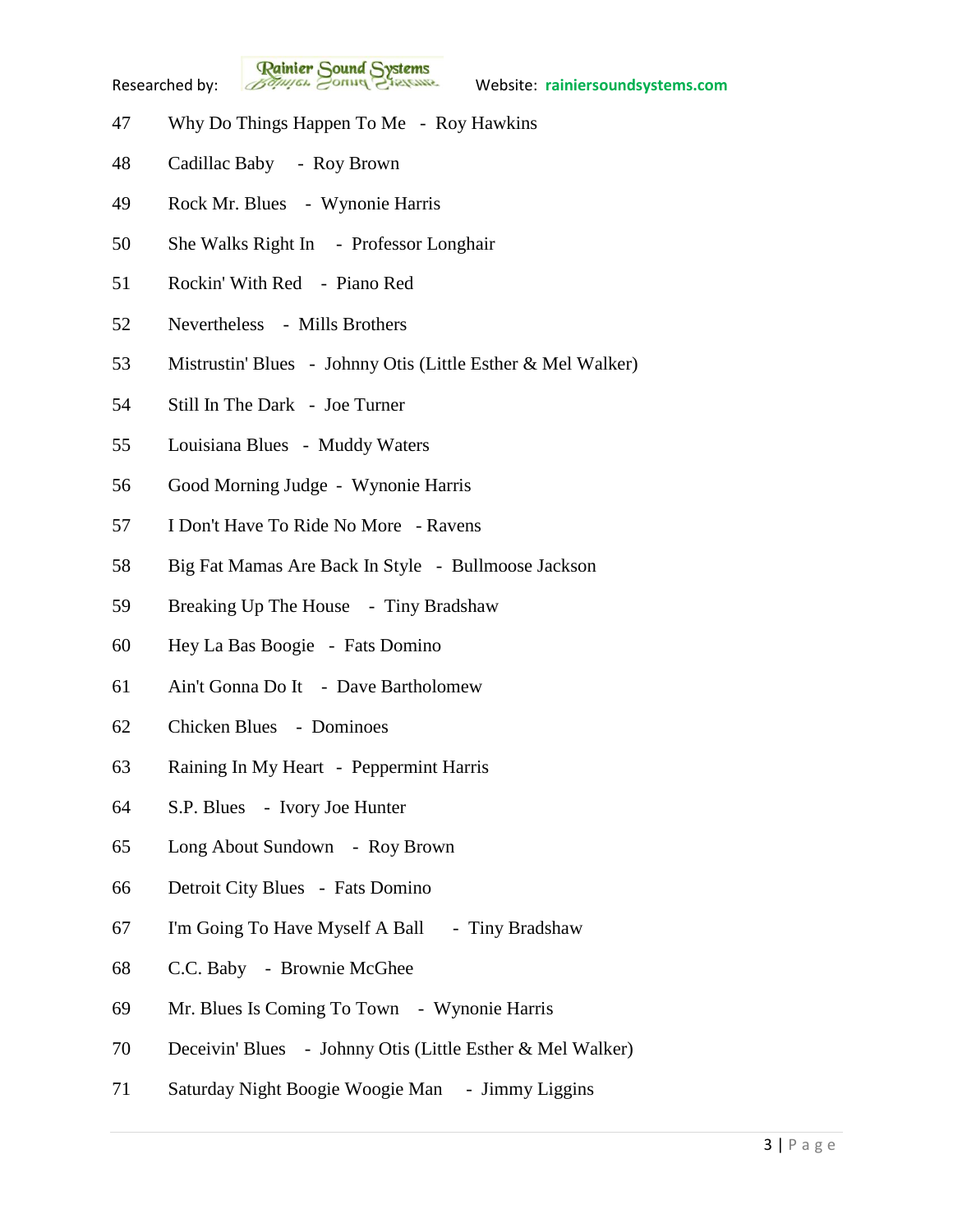**Rainier Sound Systems**<br>Researched by: *Bothuges* Conner Charantee Website: rainiersoundsystems.com

- Hot Rod Race Tiny Hill
- Little Bee Fats Domino
- Daddy's Little Girl Mills Brothers
- I Just Don't Like This Kind Of Livin' Hank Williams
- At Night Orioles
- Rockin' Blues Johnny Otis (Mel Walker)
- Sax Shack Boogie Amos Milburn
- Lonesome Christmas Lowell Fulson
- That's All Right Jimmy Rogers
- My Foolish Heart Billy Eckstine
- I Wanna Be Loved Dinah Washington
- Shotgun Blues Lightnin' Hopkins
- Sitting By The Window Billy Eckstine with the Quartones
- Sad Journey Blues Floyd Dixon
- My Baby's Gone Charles Brown
- Keep Your Hands On Your Heart Billy Wright
- It Isn't Fair Dinah Washington
- Let's Do It Sticks McGhee
- Go Back To The One You Love T-Bone Walker
- 91 Turkey Hop Johnny Otis (Robins)
- Walkin' Blues Amos Milburn
- Mother Earth Memphis Slim
- I Love My Baby Larry Darnell
- Everybody's Somebody's Fool Lionel Hampton (Little Jimmie Scott)
- I'm So Crazy For Love Cap-Tans